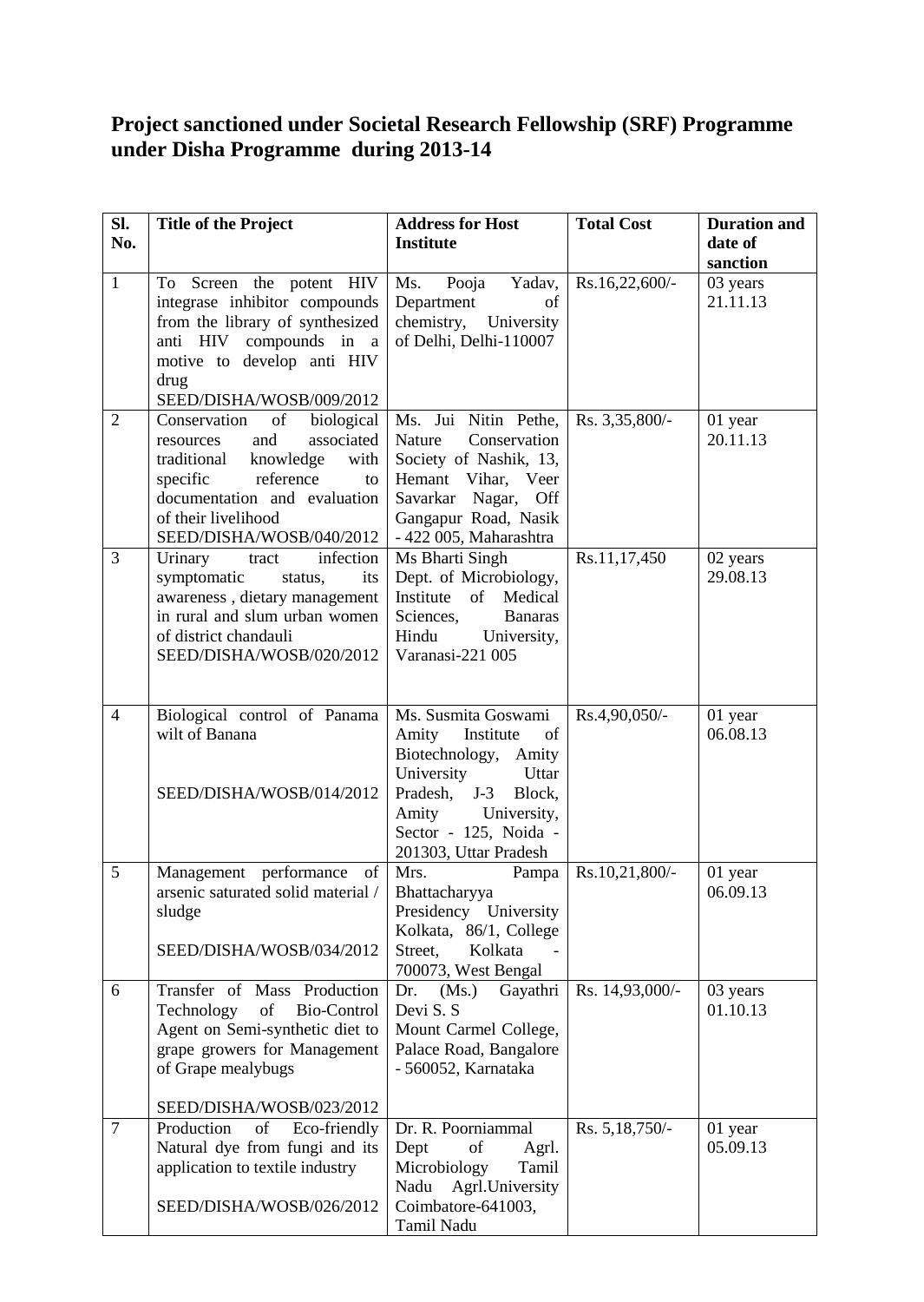| 8<br>9 | Demonstration and Assessment<br>- Exploring the Application of<br>Traditional<br>Medicine<br>for<br><b>Kidney Disorders</b><br>SEED/DISHA/WOSB/022/2012<br>Training<br>demonstration<br>and<br>awakening programmes about | Dr. (Ms.) Claribel D.<br>Ezekiel<br>Department of Plant<br><b>Biology</b><br>&<br>Biotechnology, Madras<br>Christian<br>College,<br>Tambaram, Chennai -<br>600059, Tamil Nadu<br>Dr. Hemlata Pant<br>Society of Biological | Rs. 4,47,400/-<br>Rs.6,24,850/- | 01 year<br>16.09.13<br>01 year<br>23.08.13 |
|--------|---------------------------------------------------------------------------------------------------------------------------------------------------------------------------------------------------------------------------|----------------------------------------------------------------------------------------------------------------------------------------------------------------------------------------------------------------------------|---------------------------------|--------------------------------------------|
|        | rootknot nematode problems<br>their<br>and<br>management<br>in<br>vegetable crops (viz Okra,<br>Brinzal & Tomato) grown in<br>Allahabad-under I.P.M.<br>SEED/DISHA/WOSB/019/2012                                          | $\&$<br>Sciences<br>Rural<br>Development,<br>$10/96$ ,<br>Gola Bazar, New Jhusi,<br>Allahabad - 211019,<br><b>Uttar Pradesh</b>                                                                                            |                                 |                                            |
| 10     | of<br>Development<br>Cardio-<br>metabolic risk score for early<br>screening in young adults<br>SEED/DISHA/WOSB/042/2012                                                                                                   | Pandit<br>Ms.<br>Deepa<br>Agarwal<br>Hirabai<br>Cowasji<br>Jehangir<br>Medical<br>Research Institute, 32,<br>Sasson Road, Pune -<br>411 001, Maharashtra                                                                   | Rs. 14,79,000/-                 | 03 years<br>16.09.13                       |
| 11     | integrated<br>study<br>A<br>on<br>indigenous<br>beekeeping<br>for<br>inclusive<br>development<br>in<br>Ghantusera village in Raipur<br>Block of Dehradun district in<br>Uttarakhand Himalayas<br>SEED/DISHA/WOSB/018/2012 | Dr. Deepti Pande<br>Himalayan<br>Environmental Studies<br>$\&$<br>conservation<br>Organiation (HESCO),<br>Village-Shuklapur,<br>P.O.-Ambiwala,<br>Via-<br>Prem Nagar, Dehradun,<br>Uttarakhand                             | Rs. 13,65,650/-                 | 03 years<br>01.10.13                       |
| 12     | Post harvest management for<br>value addition of wood/bamboo<br>for livelihood support of rural<br>population<br>SEED/DISHA/WOSB/015/2012                                                                                 | Dr. (Mrs.) Himani Pant,<br>Research<br>Forest<br>Institute, Dehradun -<br>248006, Uttarakhand,                                                                                                                             | Rs.4,62,000/-                   | 01 year<br>30.08.13                        |
| 13     | Validation and Promotion of<br>Biopesticides (IPM technology<br>and<br>SINPV),<br>for<br>crop<br>in<br>Paddy-<br>management<br>Vegetable Agro-ecosystem in<br>District Faridabad district<br>SEED/DISHA/WOSB/012/2012     | Ms. Tulsi Bhardwaj,<br>Indian<br>Agricultural<br>Research Institute, Pusa<br>New Delhi,                                                                                                                                    | Rs. 18,29,450/-                 | 03 years<br>03.09.13                       |
| 14     | Organic cultivation of Curcuma<br>longa and Stevia rebaudiana for<br>economical<br>and<br>sustainable<br>development of rural women<br>folk of<br>Sagar<br>District of<br>Madhya                                          | Dr. (Mrs.) Simmi Jain,<br>Department<br>οf<br>Biotechnology, Dr H.<br>Gour University,<br>S.<br>Sagar<br>470003,<br>$\frac{1}{2}$<br>Madhya Pradesh                                                                        | Rs. 4,97,750/-                  | 01 year<br>03.09.13                        |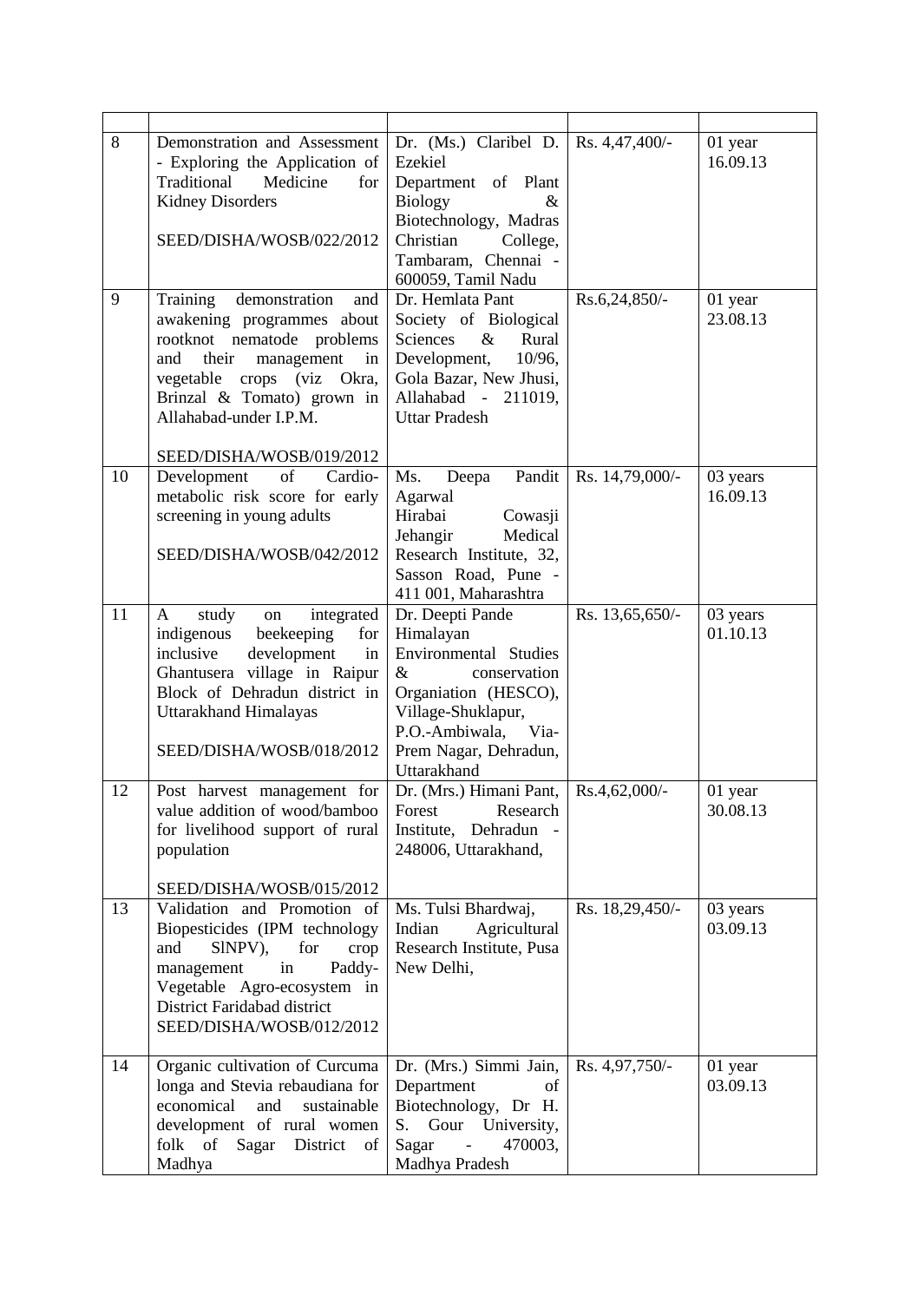|    | SEED/DISHA/WOSB/010/2012                                                                                                                                                                                                                          |                                                                                                                                                                                                            |                |                       |
|----|---------------------------------------------------------------------------------------------------------------------------------------------------------------------------------------------------------------------------------------------------|------------------------------------------------------------------------------------------------------------------------------------------------------------------------------------------------------------|----------------|-----------------------|
| 15 | Elucidation of heavy metal<br>detoxification<br>pathway<br>mediated via Heme Oxygenase-<br>1 (HO-1) in <i>Brassica juncea</i><br>application<br>and<br>its<br>in<br>phytoremediation<br>of<br>contaminated areas.<br>SEED/DISHA/WOSB/007/2012     | Kusum<br>Dr.<br>(Mrs.)<br>Verma, Department of<br>Botany Banaras Hindu<br>University Varanasi-<br>221 005, India, Uttar<br>Pradesh,                                                                        | Rs.10,00,960/- | 02 years<br>29.08.313 |
| 16 | Inventorization of provisional                                                                                                                                                                                                                    | Ms. Monali Subhash                                                                                                                                                                                         | Rs. 8,24,100/- |                       |
|    | ecosystem services of selected<br>sacred natural sites through<br>community participation from<br>northern Western Ghats<br>of<br>Maharashtra<br>SEED/DISHA/WOSB/045/2012                                                                         | Mhaskar,<br>Department<br>of<br>Biodiversity, Abasaheb<br>Garware<br>College,<br>Karve Road, Pune -<br>411004, Maharashtra                                                                                 |                | 02 years<br>27.08.13  |
| 17 | Exploitation<br>of<br>antagonistic<br>potential of<br>Engyodontium<br>aranearum against Meloidogyne<br>incognita, Root Knot Nematode<br>in Vegetable Production System                                                                            | Dr. M. Muthulakshmi<br>Department<br>of<br>Nematology,<br>Tamil<br>Nadu<br>Agricultural<br>University, Coimbatore<br>- 641 003, Tamil Nadu                                                                 | Rs.14,67,250/- | 03 years<br>03.09.13  |
|    | SEED/DISHA/WOSB/025/2012                                                                                                                                                                                                                          |                                                                                                                                                                                                            |                |                       |
| 18 | Floral resources for honey bees<br>in the Northern belt of Uttar<br>Pradesh and Delhi region - its<br>relevance to beekeeping and<br>honey production<br>SEED/DISHA/WOSB/002/2012                                                                 | Thiyyari<br>(Mrs.)<br>Dr.<br>Pandurangam Kalpana,<br>University<br>Management,<br>Guru<br>Scholl<br>of<br>Environment<br>Gobind<br>Indraprastha<br>University, Sector 16C,<br>Dwarka, New Delhi -<br>11075 | Rs.7,10,995/-  | 01<br>year16.09.13    |
| 19 | application<br>Biochar<br>for<br>sustainable<br>soil management<br>and carbon sequestration<br>SEED/DISHA/WOSB/035/2012                                                                                                                           | Mrs. Manika Das<br>Darrang<br>College,<br>Tezpur 784001, Assam                                                                                                                                             | Rs.14,25,575/- | 03 years<br>18.11.13  |
| 20 | Development<br>of<br>Ayurvedic<br>growth promoting<br>nutritional<br>supplement<br>for<br>children<br>SSD/SS/023/2011                                                                                                                             | Ms. Dr. Asmita Uday<br>Jadhav Tilak Ayurved<br>Mahavidyalay,<br>Rasta<br>Peth,<br>Pune,<br>Maharashtra                                                                                                     | Rs.10,86,025/- | 02 years<br>06.05.13  |
| 21 | A process for making Wootz/<br>Crucible<br><b>Steel</b><br>and<br>Themomechanical<br>Treatments<br>Wootz<br>form<br>of<br>steel<br>to<br>Damascus<br>having<br>steel<br>nanophases<br>for<br>societal<br>applications<br>SEED/DISHA/WOSB/017/2012 | Mrs. Poorwa Gore<br>Council of Scientific<br>and<br>Industrial<br>Research-Advanced<br>Materials and Processes<br>Research<br>Institute,<br>Hoshangabad<br>Road,<br>Habibganj<br>Naka,<br>Bhopal<br>462024 | Rs.13,98,500/- | 03 years<br>03.12.13  |